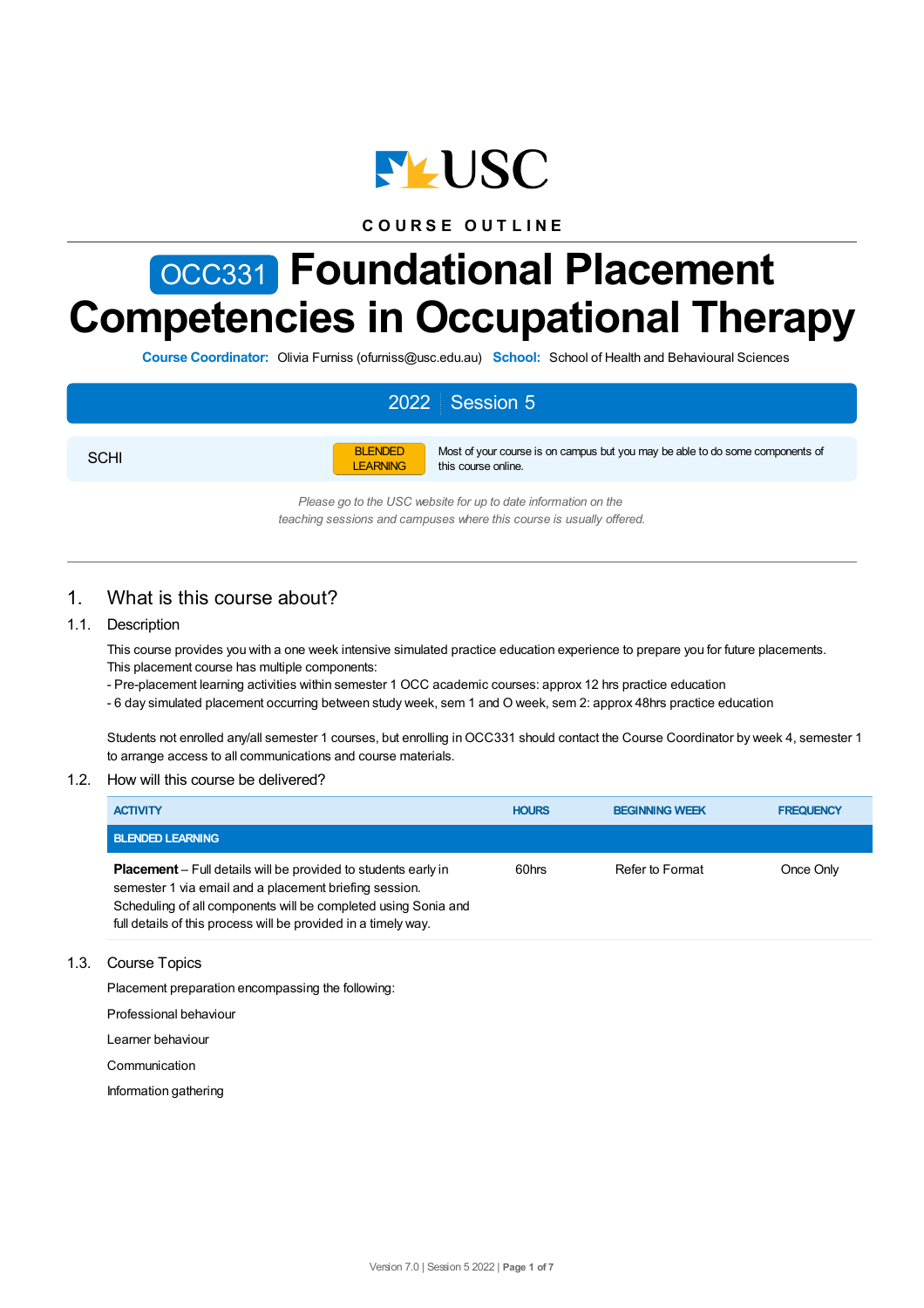# 2. What level is this course?

## 300 Level (Graduate)

Demonstrating coherence and breadth or depth of knowledge and skills. Independent application of knowledge and skills in unfamiliar contexts. Meeting professional requirements and AQF descriptors for the degree. May require pre-requisites where discipline specific introductory or developing knowledge or skills is necessary. Normally undertaken in the third or fourth full-time study year of an undergraduate program.

# 3. What is the unit value of this course?

12 units

## 4. How does this course contribute to my learning?

| <b>COURSE LEARNING OUTCOMES</b>                                                                                                                                                                       | <b>GRADUATE QUALITIES MAPPING</b>                                                           | PROFESSIONAL STANDARD MAPPING                                                                                                                                                                                                                                                                                                                                                                                                                                                                                                                                                                                                                                                                                                                                                                                                                                                                                                                                                                                                                                                                                                                                                                                                                                                                                                                                                                                                                                                                                                                                                                                                                                                                                                                                                                                                                                     |  |
|-------------------------------------------------------------------------------------------------------------------------------------------------------------------------------------------------------|---------------------------------------------------------------------------------------------|-------------------------------------------------------------------------------------------------------------------------------------------------------------------------------------------------------------------------------------------------------------------------------------------------------------------------------------------------------------------------------------------------------------------------------------------------------------------------------------------------------------------------------------------------------------------------------------------------------------------------------------------------------------------------------------------------------------------------------------------------------------------------------------------------------------------------------------------------------------------------------------------------------------------------------------------------------------------------------------------------------------------------------------------------------------------------------------------------------------------------------------------------------------------------------------------------------------------------------------------------------------------------------------------------------------------------------------------------------------------------------------------------------------------------------------------------------------------------------------------------------------------------------------------------------------------------------------------------------------------------------------------------------------------------------------------------------------------------------------------------------------------------------------------------------------------------------------------------------------------|--|
| On successful completion of this course, you<br>should be able to                                                                                                                                     | Completing these tasks successfully will<br>contribute to you becoming                      | Occupational Therapy Council of Australia<br>Ltd                                                                                                                                                                                                                                                                                                                                                                                                                                                                                                                                                                                                                                                                                                                                                                                                                                                                                                                                                                                                                                                                                                                                                                                                                                                                                                                                                                                                                                                                                                                                                                                                                                                                                                                                                                                                                  |  |
| (1)<br>Select and apply relevant skills,<br>knowledge and behaviours required to<br>practice within a simulated placement<br>context, in order to demonstrate<br>foundational placement competencies. | Creative and critical thinker<br>Empowered<br>Ethical<br>Engaged<br>Sustainability-focussed | 1.1 - Complies with the OTBA standards,<br>guidelines and code of conduct<br>1.2 - Adheres to legislation relevant to<br>practice.<br>1.3 - Maintains professional boundaries in<br>all client and professional relationships<br>1.4 - Recognises and manages conflicts<br>of interest in all client and professional<br>relationships<br>1.5 - Practices in a culturally responsive<br>and culturally safe manner, with particular<br>respect to culturally diverse client groups.<br>1.7 - Collaborates and consults ethically<br>and responsibly for effective client-centred<br>and interprofessional practice.<br>1.8 - Adhere to all work health and safety,<br>and quality requirements for practice.<br>1.9 - Identifies and manages the influence<br>of her/his values and culture on practice.<br>1.10 - Practices within limits of her/his<br>own level of competence and expertise.<br>1.12 - Identifies and uses relevant<br>professional and operational support and<br>supervision.<br>1.13 - Manages resources, time and<br>workload accountably and effectively.<br>1.14 - Recognises and manages her/his<br>own physical and mental health for safe,<br>professional practice.<br>1.16 - Contributes to education and<br>professional practice development of<br>peers and students.<br>2.1 - Applies current and evidence<br>informed knowledge of occupational<br>therapy and other appropriate and<br>relevant theory in practice.<br>2.2 - Applies theory and frameworks of<br>occupation to professional practice and<br>decision-making.<br>2.5 - Maintains current knowledge for<br>cultural responsiveness to all groups in the<br>practice setting.<br>2.7 - Implements a specific learning and<br>development plan when moving to a new<br>area of practice or returning to practice.<br>2.8 - Reflects on practice to inform current |  |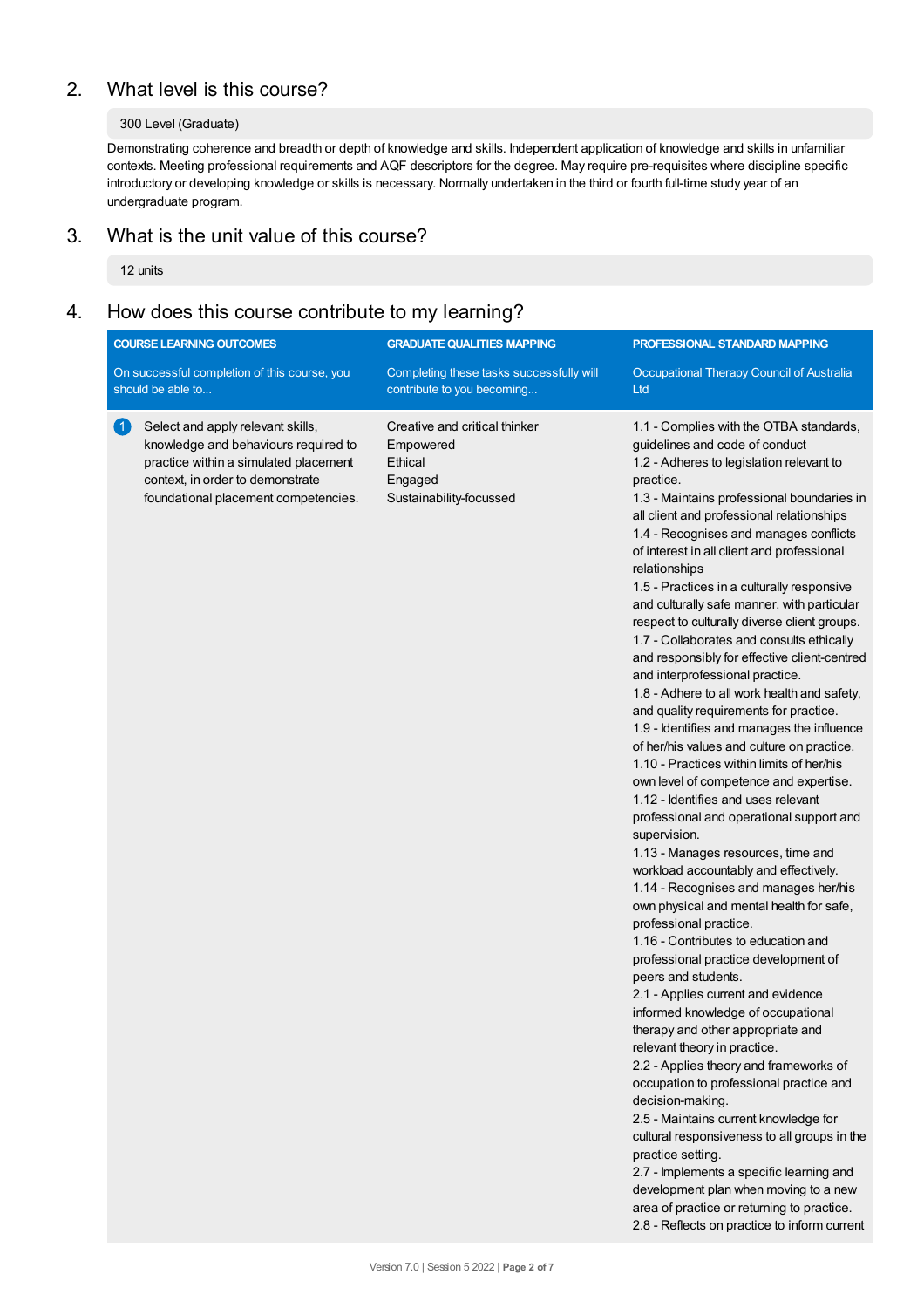#### **COURSE LEARNING OUTCOMES**

On successful completion of this course, you should be able to...

**GRADUATEQUALITIES MAPPING**

Completing these tasks successfully will contribute to you becoming...

**PROFESSIONAL STANDARD MAPPING MARING** and the integration of theory and evidence Occupational Therapy Council of Australia 2.0 - Maintains knowledge of relevant resources and technologies.

2.10 - Maintains digital literacy for practice.

3.1 - Addresses occupational performance and participation of clients, identifying the enablers and barriers to engagement.

3.2 - Performs appropriate information gathering and assessment while identifying a client's status and functioning, strengths, occupational performance and goals.

3.3 - Collaborates with the client and relevant others to determine the priorities and occupational therapy goals.

3.4 - Develops a plan with the client and relevant others to meet identified occupational therapy goals.

3.5 - Selects and implements culturally responsive and safe practice strategies to suit occupational therapy goals and environment of the client.

3.7 - Reflects on practice to inform and communicate professional reasoning and decision-making.

3.8 - Identifies and uses practice guidelines and protocols suitable to the practice setting or work environment.

3.9 - Implements an effective and accountable process for delegation, referral and handover.

4.1 - Communicates openly, respectfully and effectively.

4.2 - Adapts written, verbal and non-verbal communication appropriate to the client and practice context.

4.4 - Uses culturally responsive, safe and relevant communication tools and strategies.

4.5 - Complies with legal and procedural requirements for the responsible and accurate documentation, sharing and storage of professional information and records of practice.

4.7 - Obtains informed consent for practice and information-sharing from the client or legal guardian.

4.8 - Maintains professional collaborative relationships with clients, health

professionals and relevant others.

4.9 - Uses effective communication skills to initiate and end relationships with clients and relevant others.

4.10 - Seeks and responds to feedback, modifying communication and/or practice accordingly.

4.11 - Identifies and articulates the rationale for practice to clients and relevant others.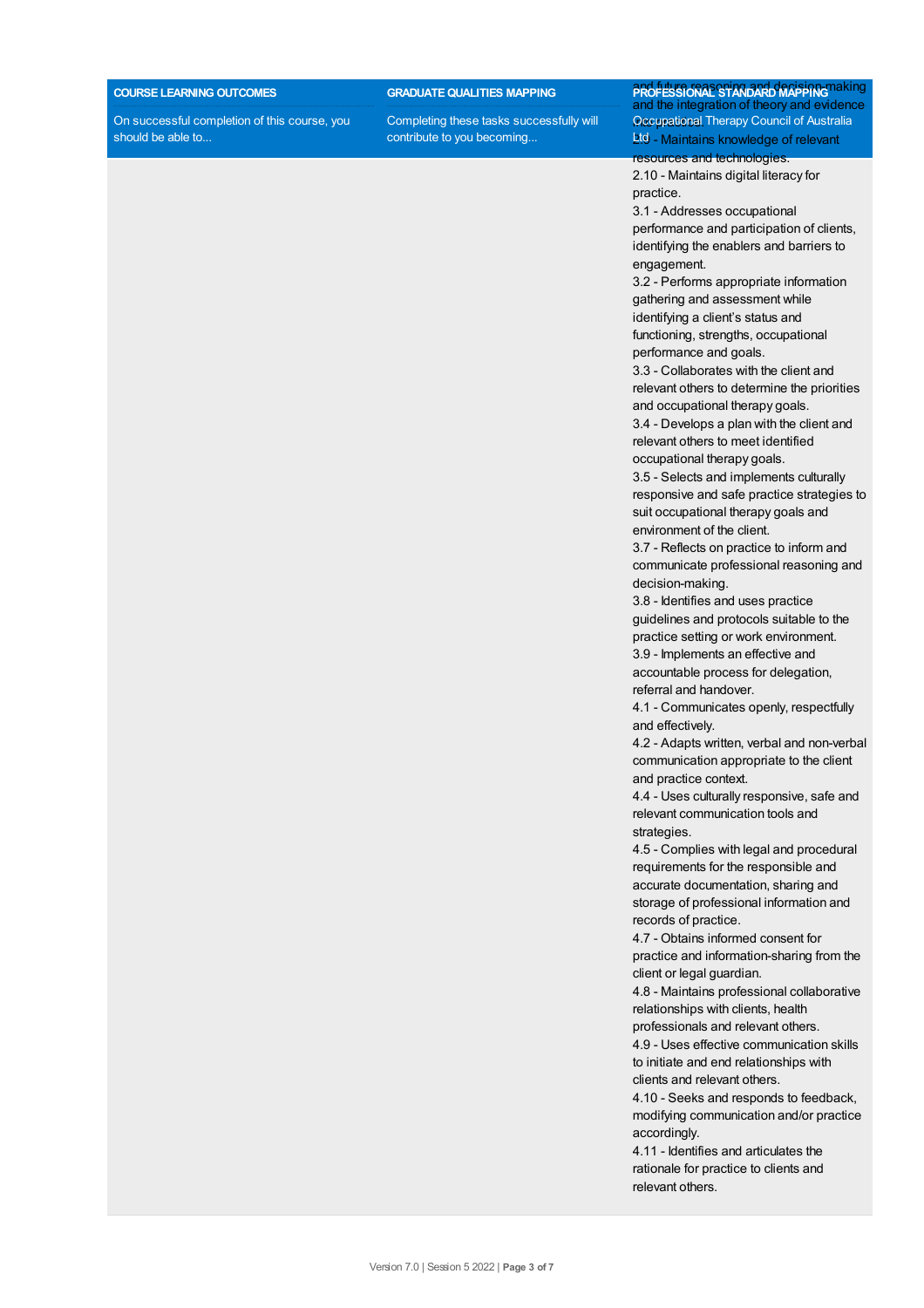|                                                                   | <b>COURSE LEARNING OUTCOMES</b>                                                                                                                             | <b>GRADUATE QUALITIES MAPPING</b>                                      | PROFESSIONAL STANDARD MAPPING                                                                                                                                                                                                                                                                                                                                                                                                                                                                                                                                                                                                                                                                                                                                                                                                                                                                                                                                                                                                                              |  |
|-------------------------------------------------------------------|-------------------------------------------------------------------------------------------------------------------------------------------------------------|------------------------------------------------------------------------|------------------------------------------------------------------------------------------------------------------------------------------------------------------------------------------------------------------------------------------------------------------------------------------------------------------------------------------------------------------------------------------------------------------------------------------------------------------------------------------------------------------------------------------------------------------------------------------------------------------------------------------------------------------------------------------------------------------------------------------------------------------------------------------------------------------------------------------------------------------------------------------------------------------------------------------------------------------------------------------------------------------------------------------------------------|--|
| On successful completion of this course, you<br>should be able to |                                                                                                                                                             | Completing these tasks successfully will<br>contribute to you becoming | Occupational Therapy Council of Australia<br>Ltd                                                                                                                                                                                                                                                                                                                                                                                                                                                                                                                                                                                                                                                                                                                                                                                                                                                                                                                                                                                                           |  |
| $\left[ 2\right]$                                                 | Select and apply relevant skills,<br>knowledge and behaviours required to<br>manage learning within a simulated<br>placement context.                       | Empowered<br>Engaged<br>Sustainability-focussed                        | 1.11 - Maintains professional competence<br>and adapts to change in practice<br>contexts.<br>1.12 - Identifies and uses relevant<br>professional and operational support and<br>supervision.<br>1.13 - Manages resources, time and<br>workload accountably and effectively.<br>2.7 - Implements a specific learning and<br>development plan when moving to a new<br>area of practice or returning to practice.<br>2.8 - Reflects on practice to inform current<br>and future reasoning and decision-making<br>and the integration of theory and evidence<br>into practice.<br>2.9 - Maintains knowledge of relevant<br>resources and technologies.<br>2.10 - Maintains digital literacy for<br>practice.<br>4.1 - Communicates openly, respectfully<br>and effectively.<br>4.10 - Seeks and responds to feedback,<br>modifying communication and/or practice<br>accordingly.                                                                                                                                                                               |  |
| 3                                                                 | Utilise self-evaluation and external<br>feedback as part of a reflective process<br>to inform practice development within a<br>simulated placement context. | Empowered<br>Engaged<br>Sustainability-focussed                        | 1.9 - Identifies and manages the influence<br>of her/his values and culture on practice.<br>1.10 - Practices within limits of her/his<br>own level of competence and expertise.<br>1.11 - Maintains professional competence<br>and adapts to change in practice<br>contexts.<br>1.12 - Identifies and uses relevant<br>professional and operational support and<br>supervision.<br>1.13 - Manages resources, time and<br>workload accountably and effectively.<br>1.14 - Recognises and manages her/his<br>own physical and mental health for safe,<br>professional practice.<br>1.16 - Contributes to education and<br>professional practice development of<br>peers and students.<br>2.8 - Reflects on practice to inform current<br>and future reasoning and decision-making<br>and the integration of theory and evidence<br>into practice.<br>4.10 - Seeks and responds to feedback,<br>modifying communication and/or practice<br>accordingly.<br>4.11 - Identifies and articulates the<br>rationale for practice to clients and<br>relevant others. |  |

# 5. Am Ieligible to enrol in this course?

Refer to the USC [Glossary](https://www.usc.edu.au/about/policies-and-procedures/glossary-of-terms-for-policy-and-procedures) of terms for definitions of "pre-requisites, co-requisites and anti-requisites".

5.1. Pre-requisites

OCC442 or OCC452 and enrolled in Program SC440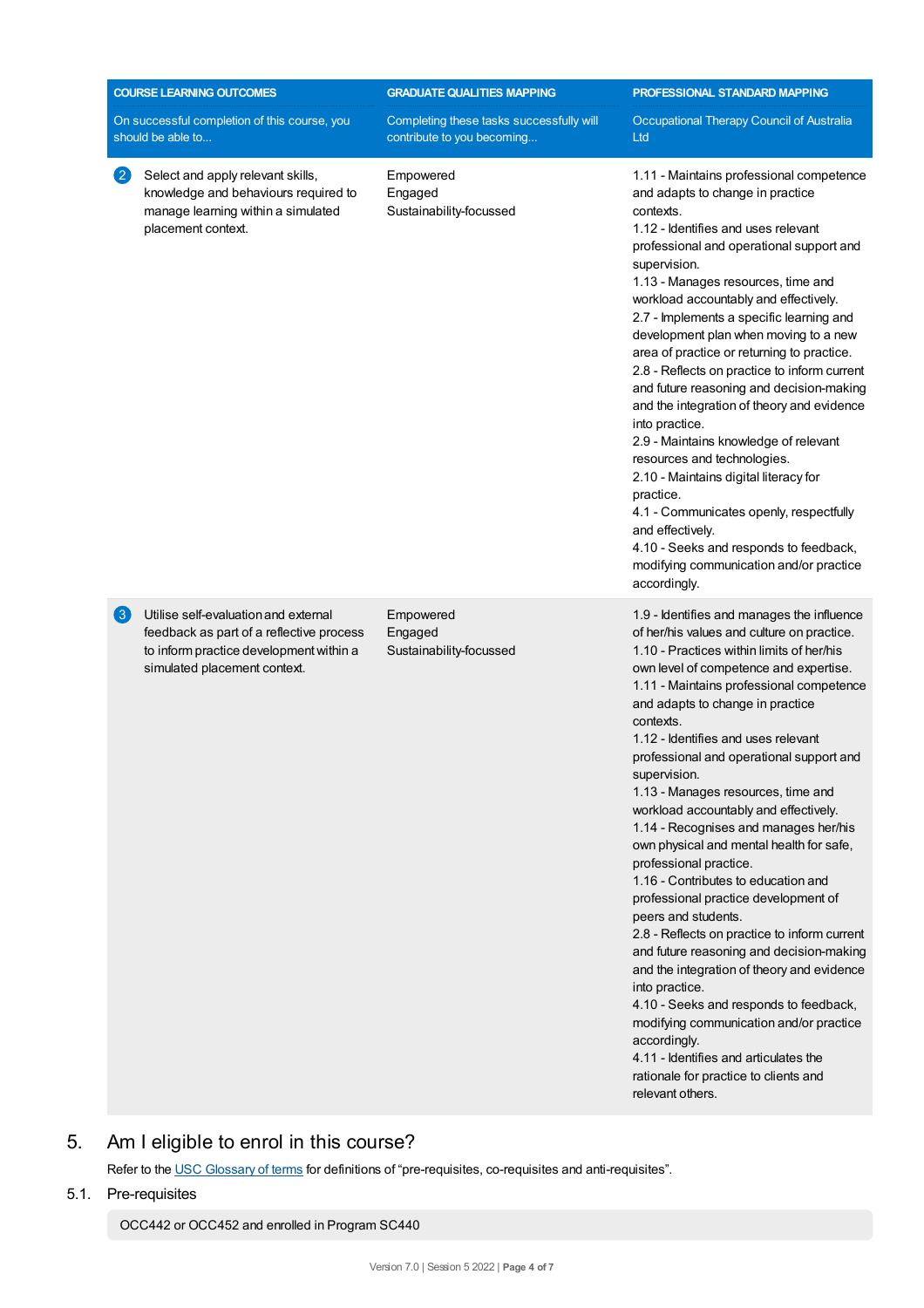## 5.2. Co-requisites

Not applicable

## 5.3. Anti-requisites

Not applicable

## 5.4. Specific assumed prior knowledge and skills (where applicable)

Not applicable

## 6. How am Igoing to be assessed?

## 6.1. Grading Scale

Limited Grading (PNP)

Pass (PU), Fail (UF). All assessment tasks are required to be passed for successful completion of the course.

## 6.2. Details of early feedback on progress

The format for each day will include briefing and de-briefing sessions which will include the opportunity for self-reflection and feedback from the Practice Educator. The role of the Practice Educator during the set learning activities throughout each day will be to provide on-thespot formative feedback, and to schedule feedback sessions with individual and/or groups across the week. All students will participate in at least one formative feedback session with the Practice Educator. Students will be provided with templates for self-assessment and peer assessment to support skill and knowledge development. The final learning activity will be a simulated supervision session that will provide individual feedback.

## 6.3. Assessment tasks

|             |     | DELIVERY TASK ASSESSMENT |          |                 | INDIVIDUAL WHAT IS THE WHEN SHOULD I SUBMIT? | <b>WHERE SHOULD I</b> |
|-------------|-----|--------------------------|----------|-----------------|----------------------------------------------|-----------------------|
| <b>MODE</b> | NO. | <b>PRODUCT</b>           | OR GROUP | <b>DURATION</b> |                                              | SUBMIT IT?            |
|             |     |                          |          | LENGTH?         |                                              |                       |

## 7. Directed study hours

A 12-unit course will have total of 150 learning hours which will include directed study hours (including online if required), self-directed learning and completion of assessable tasks. Directed study hours may vary by location. Student workload is calculated at 12.5 learning hours per one unit.

## 8. What resources do I need to undertake this course?

Please note: Course information, including specific information of recommended readings, learning activities, resources, weekly readings, etc. are available on the course Canvas site– Please log in as soon as possible.

## 8.1. Prescribed text(s) or course reader

There are no required/recommended resources for this course.

## 8.2. Specific requirements

Students should access Canvas and SONIA for all course requirements. General queries regarding assessment will be addressed via email to the placement coordinator; other issues can be discussed with your course coordinator via appointment. Current certifications (Bluecard, NDIS Worker Screening, police check, First Aid and CPR; additional may be required on request); student uniform and ID badge (unless otherwise advised); proof of required vaccinations; additional site specific requirements as relevant e.g., SCHHS Student Information Form, Qld Health requirements; travel and other expenses incurred on placement will be the student's responsibility unless otherwise advised.

There is minimal health and safety risk in this course because you will be provided with a Workplace Health and Safety Orientation within the first week of your placement. It is your responsibility to request this if it is not provided and to ensure you orientate yourself to WH&S policies and procedures applicable to the placement setting. Students are required to disclose any health, disability or other concerns that may impact on performance on placement and/or contribute to risk, through completion of the Student Placement Agreement: Placement Disclosure Statement, and Ongoing Disclosure form if required.

## 9. How are risks managed in this course?

Health and safety risks for this course have been assessed as low. It is your responsibility to review course material, search online, discuss with lecturers and peers and understand the health and safety risks associated with your specific course of study and to familiarise yourself with the University's general health and safety principles by reviewing the online [induction](https://online.usc.edu.au/webapps/blackboard/content/listContentEditable.jsp?content_id=_632657_1&course_id=_14432_1) training for students, and following the instructions of the University staff.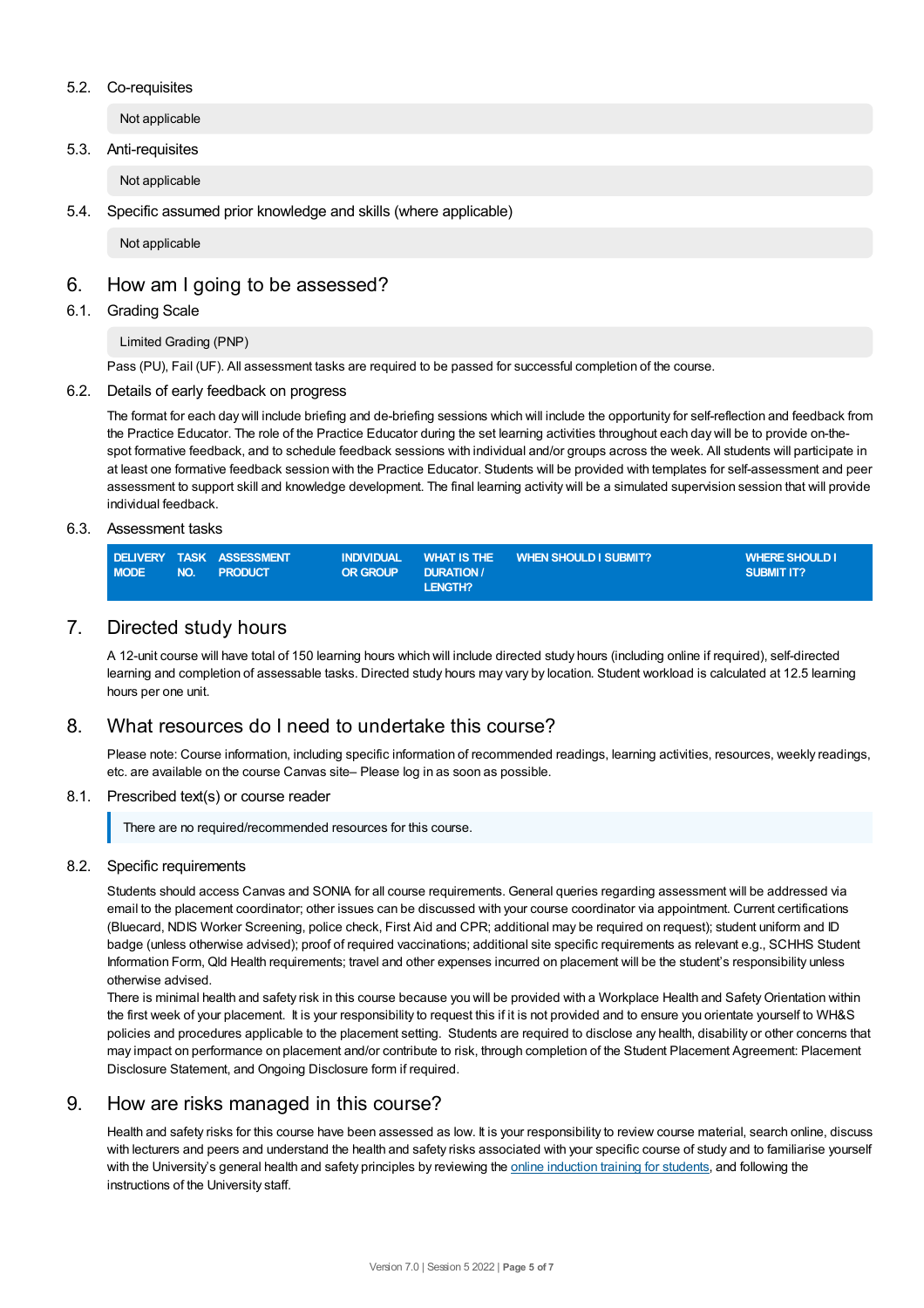# 10. What administrative information is relevant to this course?

## 10.1. Assessment: Academic Integrity

Academic integrity is the ethical standard of university participation. It ensures that students graduate as a result of proving they are competent in their discipline. This is integral in maintaining the value of academic qualifications. Each industry has expectations and standards of the skills and knowledge within that discipline and these are reflected in assessment.

Academic integrity means that you do not engage in any activity that is considered to be academic fraud; including plagiarism, collusion or outsourcing any part of any assessment item to any other person. You are expected to be honest and ethical by completing all work yourself and indicating in your work which ideas and information were developed by you and which were taken from others. You cannot provide your assessment work to others.You are also expected to provide evidence of wide and critical reading, usually by using appropriate academic references.

In order to minimise incidents of academic fraud, this course may require that some of its assessment tasks, when submitted to Canvas, are electronically checked through Turnitin. This software allows for text comparisons to be made between your submitted assessment item and all other work to which Turnitin has access.

## 10.2. Assessment: Additional Requirements

Limited Graded Course:

This course will be graded as Pass in a Limited Grade Course (PU) or Fail in a Limited Grade Course (UF) as per clause 4.1.3 and 4.1.4 of the Grades and Grade Point Average (GPA) - Institutional Operating Policy of the USC.

In a course eligible to use Limited Grades, all assessment items in that course are marked on a Pass/Fail basis and all assessment tasks are required to be passed for a student to successfully complete the course. Supplementary assessment is not available in courses using Limited Grades.

## 10.3. Assessment: Submission penalties

Student will be unable to attend the placement if mandatory requirements (see Sonia) are not completed within set timeframe Grades cannot be finalised until all assessment documents have been uploaded to Sonia

## 10.4. SafeUSC

USC is committed to a culture of respect and providing a safe and supportive environment for all members of our community. For immediate assistance on campus contact SafeUSC by phone: 07 [5430](tel:07%205430%201168) 1168 or using the [SafeZone](https://www.safezoneapp.com) app. For general enquires contact the SafeUSC team by phone 07 [5456](tel:07%205456%203864) 3864 or email [safe@usc.edu.au](mailto:safe@usc.edu.au).

The SafeUSC Specialist Service is a Student Wellbeing service that provides free and confidential support to students who may have experienced or observed behaviour that could cause fear, offence or trauma. To contact the service call 07 [5430](tel:07%205430%201226) 1226 or email [studentwellbeing@usc.edu.au](mailto:studentwellbeing@usc.edu.au).

## 10.5. Study help

For help with course-specific advice, for example what information to include in your assessment, you should first contact your tutor, then your course coordinator, if needed.

If you require additional assistance, the Learning Advisers are trained professionals who are ready to help you develop a wide range of academic skills. Visit the Learning [Advisers](https://www.usc.edu.au/current-students/student-support/academic-and-study-support/learning-advisers) web page for more information, or contact Student Central for further assistance: +61 7 5430 2890 or [studentcentral@usc.edu.au](mailto:studentcentral@usc.edu.au).

## 10.6. Wellbeing Services

Student Wellbeing provide free and confidential counselling on a wide range of personal, academic, social and psychological matters, to foster positive mental health and wellbeing for your academic success.

To book a confidential appointment go to [Student](https://studenthub.usc.edu.au/) Hub, email [studentwellbeing@usc.edu.au](mailto:studentwellbeing@usc.edu.au) or call 07 5430 1226.

## 10.7. AccessAbility Services

Ability Advisers ensure equal access to all aspects of university life. If your studies are affected by a disability, learning disorder mental health issue, injury or illness, or you are a primary carer for someone with a disability or who is considered frail and aged, [AccessAbility](https://www.usc.edu.au/learn/student-support/accessability-services/documentation-requirements) Services can provide access to appropriate reasonable adjustments and practical advice about the support and facilities available to you throughout the University.

To book a confidential appointment go to [Student](https://studenthub.usc.edu.au/) Hub, email [AccessAbility@usc.edu.au](mailto:AccessAbility@usc.edu.au) or call 07 5430 2890.